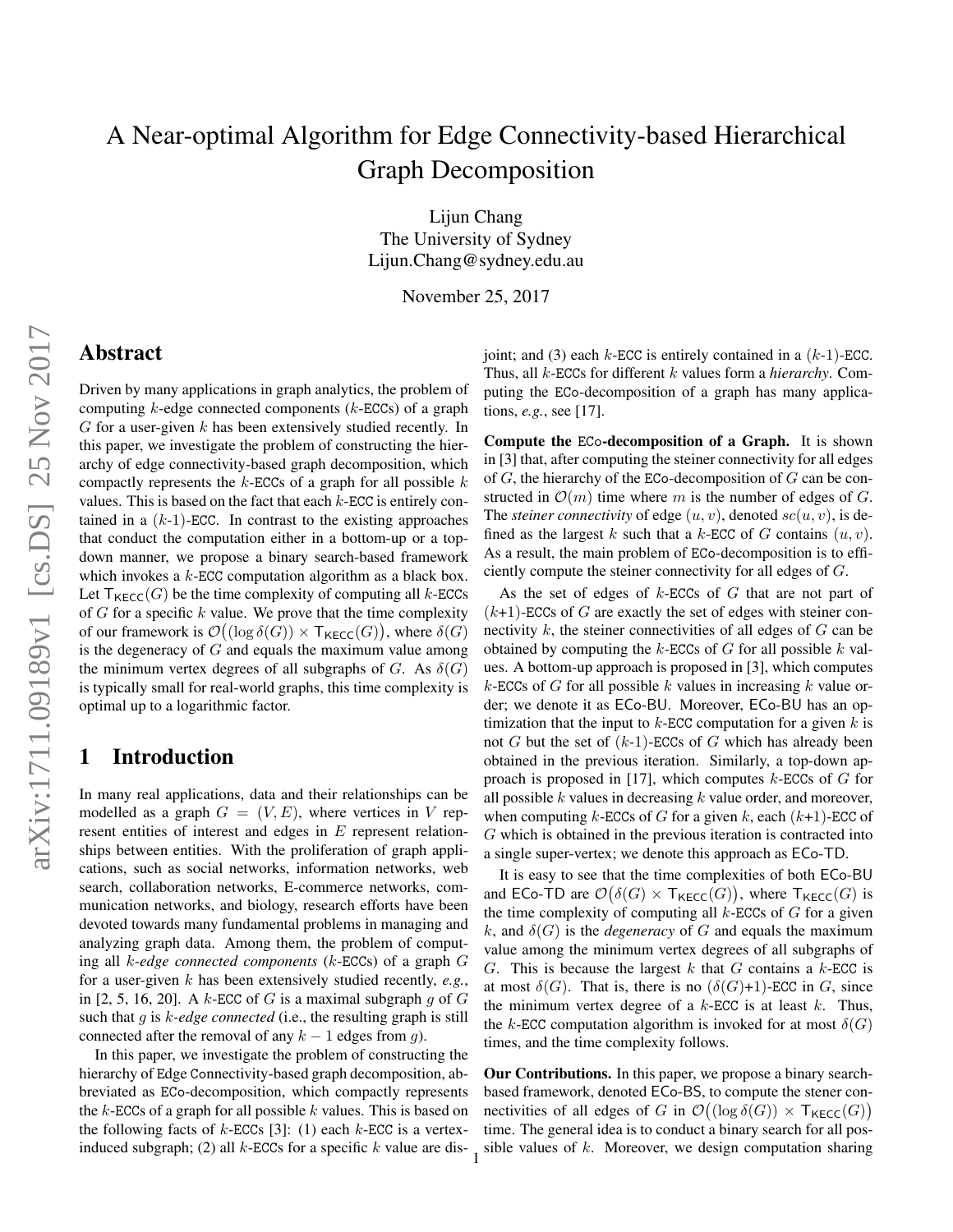techniques for  $k$ -ECC computation of different k values. That is, after computing all  $k$ -ECCs of  $G$  for a chosen  $k$ , we generate two graphs from  $G: G_1$  is the set of all k-ECCs and is feed as input to  $k$ -ECC computations for larger  $k$  values;  $G_2$  is obtained from  $G$  by contracting each  $k$ -ECC into a single supervertex and is feed as input to  $k$ -ECC computations for smaller  $k$ values. As a result, we are able to prove that ECo-BS runs in  $\mathcal{O}((\log \delta(G)) \times \mathsf{T}_{\mathsf{KECC}}(G))$  time. Note that,  $\delta(G)$  is bounded by  $\sqrt{\sqrt{2m+n}}$  in the worst case, and is small for real-world graphs. Thus, ECo-BS is optimal up to a logarithmic factor.

Related Work. We categorize the related works as follows.

k*-*ECC *Computation.* In the literature, there are three approaches for computing all  $k$ -ECCs of a graph for a given  $k$ ; that is, cut-based approach [13, 16, 20], decomposition-based approach [5], and randomized approach [2]. In this paper, we use the existing  $k$ -ECC computation algorithm as a black box.

*Dense Subgraph Extraction.* Efficient techniques for computing all maximal *cliques* and *quasi-cliques* of a graph are presented in [4, 7] and [18], respectively. Problems of efficiently computing other dense subgraphs, including  $k$ -core [6], DNsubgraph [15], triangle  $k$ -core motifs [19], etc., have also been recently investigated. Nevertheless, due to inherently different problem natures, these techniques are inapplicable to compute ECo-decomposition of a graph.

*Edge Connectivity Computation.* Efficiently computing edge connectivities between vertex-pairs has been studied in graph theory [9], which can be achieved by the maximum flow techniques [8]. The state-of-the-art algorithms compute exact maximum flow in  $O(n \times m)$  time [12] and approximate maximum flow in almost linear time to  $m$  [11, 14]. To efficiently process vertex-to-vertex edge connectivity queries, index structures have also been developed in [1] and [10]. Note that, the steiner connectivities computed in this paper is different from the edge connectivities computed in the literature. That is, edge connectivity measures the connectivity between two vertices in the input graph  $G$ , while steiner connectivity measures the connectivity of the most tightly connected subgraph that contains the edge. Thus, these techniques cannot be used to compute ECo-decomposition of a graph.

### 2 Preliminaries

In this paper, we focus on an *undirected graph*  $G = (V, E)$ , where  $V$  is the set of vertices and  $E$  is the set of edges. We denote the number of vertices and the number of edges in G by n and m, respectively. Given a vertex subset  $V_s \subseteq V$ , the *vertex-induced subgraph*  $G[V_s]$  by  $V_s$  is a subgraph  $G[V_s] =$  $(V_s, E_s)$  of G with  $V_s$  as its vertex set such that  $E_s$  consists of only the edges in G with both endpoints in  $V_s$ ; that is,  $G[V_s] =$  $(V_s, \{(u, v) \in E \mid u, v \in V_s\}).$ 

*Definition 2.1:* (k-edge Connected [9]) A graph G is k*-edge connected* if the remaining graph is still connected after the  $\frac{1}{2}$  the steiner connectivity of all edges of G.

removal of any  $(k - 1)$  edges from G.

*Definition 2.2:* (k-edge Connected Component [2, 5]) Given a graph G, a subgraph g of G is a k*-edge connected component* ( $k$ -ECC) of G if 1) g is  $k$ -edge connected, and 2) any supergraph in  $G$  of  $g$  is not  $k$ -edge connected.



Figure 1: An example graph

For example, the graph  $G$  in Figure 1 is 2-edge connected, the subgraph  $g_1$  is a 4-ECC, and  $g_3$  is a 3-ECC. However,  $g_2$  is not a 3-ECC, since  $g_1 \cup g_2$  is also 3-edge connected;  $g_1 \cup g_2$  is a 3-ECC. Here,  $g_1 \cup g_2$  denotes the union of  $g_1, g_2$ , which also includes the edges between vertices of  $g_1$  and vertices of  $g_2$ .

#### Properties of  $k$ -ECCs of a graph [3].

- Each  $k$ -ECC is a vertex-induced subgraph.
- The set of all  $k$ -ECCs of  $G$  for a given  $k$  is disjoint.
- Each  $k$ -ECC of G is entirely contained in a  $(k-1)$ -ECC of G.

As a result, the  $k$ -ECCs of  $G$  for all possible  $k$  values form a *hierarchy*.

**Problem 1.** Given an undirected graph  $G$ , in this paper we study the problem of efficiently constructing the hierarchy of edge connectivity-based graph decomposition of G, abbreviated as ECo-decomposition of G, which compactly represents all  $k$ -ECCs of  $G$  for all possible  $k$  values.

#### 2.1 Steiner Connectivity

*Definition 2.3:* (Steiner Connectivity) Given a graph G, the steiner connectivity of an edge  $(u, v)$ , denoted  $sc(u, v)$ , is the largest  $k$  such that a  $k$ -ECC of  $G$  contains  $u$  and  $v$ .



Figure 2: Steiner connectivities

In Figure 2, the steiner connectivity of every edge is shown beside the edge; for example,  $sc(v_1, v_4) = 4$ .

It is shown in [3] that the hierarchy can be constructed in  $\mathcal{O}(m)$  time if the steiner connectivities of all edges of G are given. Thus our main problem becomes efficiently computing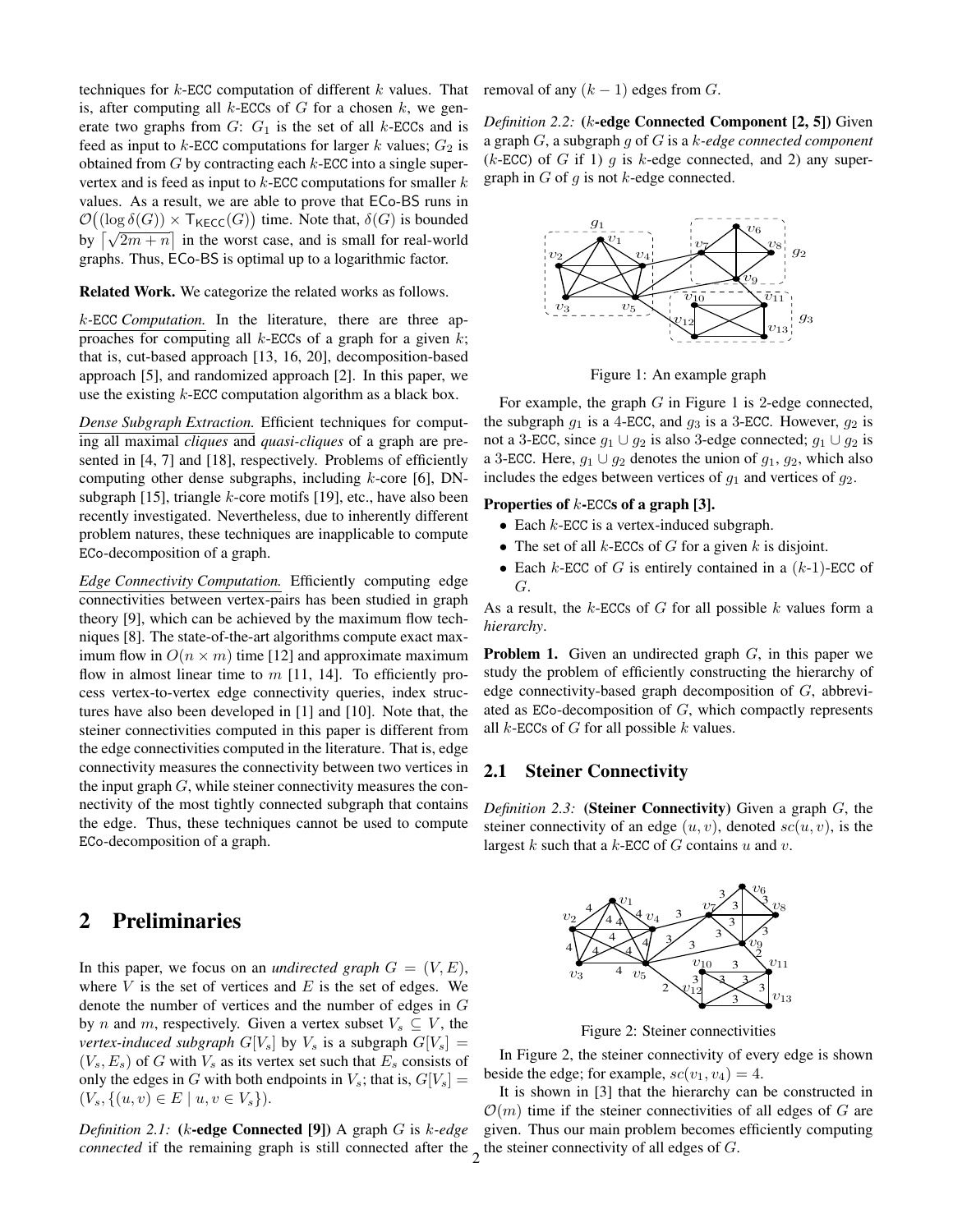**Problem 2.** Given an undirected graph  $G$ , in this paper we study the problem of efficiently computing the steiner connectivity of all edges of G.

### 3 Compute Steiner Connectivities

The existing algorithms compute the steiner connectivities of all edges of  $G$  by computing  $k$ -ECCs of  $G$  for all possible  $k$ values either in a bottom-up (*i.e.*, from small to large  $k$  values) or a top-down (*i.e.*, from large to small k values) manner, based on Lemma 3.1.

Lemma 3.1: *The set of edges of* G *with steiner connectivity* k *is exactly the set of edges of* k*-*ECC*s of* G *that are not part of*  $(k+1)$ -ECC*s* of  $G$ .

Moreover, the time complexities of the existing algorithms can be easily proved based on Lemma 3.2

**Lemma 3.2:** Let  $k_{max}(G)$  be the largest k such that G contains *a* k-ECC. Then, we have  $k_{max}(G) \leq \delta(G)$ , where  $\delta(G)$  is *the degeneracy of* G *and equals the maximum value among the minimum vertex degrees of all subgraphs of* G*.*

Proof. We prove the lemma by contradiction. Assume  $k_{max}(G) > \delta(G)$ , and let g be a  $(k_{max}(G))$ -ECC of G. Then, the minimum vertex degree of g is at least  $k_{max}(G)$  which contradicts that the degeneracy of G is  $\delta(G)$  which is smaller than  $k_{max}(G)$ . Thus, the lemma holds.  $\Box$ 

#### 3.1 A Bottom-Up Approach

Based on Lemma 3.1, a bottom-up approach is proposed in [3] which computes the steiner connectivities of all edges in  $\mathcal{O}(\delta(G) \times T_{\text{KECC}}(G))$  time, where  $T_{\text{KECC}}$  is the time complexity of a  $k$ -ECC computation algorithm for a given  $k$ . The pseudocode is shown in Algorithm 1, denoted ECo-BU.

| <b>Algorithm 1: ECo-BU</b> |                                                                         |  |
|----------------------------|-------------------------------------------------------------------------|--|
| <b>Input:</b> A graph $G$  |                                                                         |  |
|                            | <b>Output:</b> $\mathfrak{so}(u, v)$ for each edge $(u, v)$ in G        |  |
|                            | $1 \phi_1(G) \leftarrow \{G\}; k \leftarrow 1;$                         |  |
|                            | 2 while $\phi_k(G) \neq \emptyset$ do                                   |  |
| 3                          | $k \leftarrow k + 1; \phi_k(G) \leftarrow \emptyset;$                   |  |
| $\overline{\mathbf{4}}$    | <b>for each</b> graph q of size at least 2 in $\phi_{k-1}(G)$ <b>do</b> |  |
| -5                         | $\phi_k(G) \leftarrow \phi_k(G) \cup \text{ComputeKECCs}(g, k);$        |  |
| 6                          | Assign $sc(u, v)$ to be $k - 1$ for each edge $(u, v)$                  |  |
|                            | removed during the computation at Line 5;                               |  |

**Example 3.1:** Consider the graph in Figure 1.  $\phi_2(G) = \{G\}.$  $\phi_3(G) = \{g_1 \cup g_2, g_3\}; (v_5, v_{12})$  and  $(v_9, v_{11})$  are removed, thus  $sc(v_5, v_{12}) = 2$  and  $sc(v_9, v_{11}) = 2$ . In computing  $\phi_4(G)$ , all edges in  $G$  except those in  $q_1$  are removed; therefore, these newly removed edges  $(u, v)$  have  $sc(u, v) = 3$ . Finally, the edges  $(u', v')$  in  $g_1$  are removed and have  $sc(u', v') = 4$ . The steiner connectivities of all edges are shown in Figure 2.

#### 3.2 A Top-Down Approach

Recently, a top-down approach is proposed in [17] but in the context of I/O-efficient algorithm. We modify it to be a main memory algorithm and shown in Algorithm 2, denoted ECo-TD. It is easy to see that the time complexity of ECo-TD is  $\mathcal{O}(\delta(G) \times \mathsf{T}_{\mathsf{KECC}}(G)).$ 

| <b>Algorithm 2: ECo-TD</b>                            |                                                                   |  |
|-------------------------------------------------------|-------------------------------------------------------------------|--|
|                                                       | <b>Input:</b> A graph $G$                                         |  |
| <b>Output:</b> $sc(u, v)$ for each edge $(u, v)$ in G |                                                                   |  |
|                                                       | 1 Let k be the degeneracy $\delta(G)$ of G;<br>while $k > 0$ do   |  |
| 3                                                     | $\phi_k(G) \leftarrow$ ComputeKECCs $(G, k)$ ;                    |  |
| $\overline{\mathbf{4}}$                               | Assign $sc(u, v)$ to be k for each edge $(u, v)$ in the subgraphs |  |
|                                                       | of $\phi_k(G)$ ;                                                  |  |
| 5                                                     | Contract each subgraph that is in $\phi_k(G)$ into a single       |  |
|                                                       | super-vertex in $G$ ;                                             |  |

Note that, the top-down algorithm proposed in [17] uses a looser upper bound than  $\delta(G)$ , since they focus on I/O-efficient algorithms. Thus, directly modifying the top-down algorithm in [17] to run in main memory has a higher time complexity than  $\mathcal{O}(\delta(G) \times \mathsf{T}_{\mathsf{KECC}}(G)).$ 

#### 4 A Binary Search-based Framework

In this section, we propose a new binary search-based framework to compute the steiner connectivities of all edges of a graph in a near-optimal time. Let  $\overline{k}_{max}$  be an upper bound of  $k_{max}$ . Note that, although in this paper we use  $\delta(G)$  as  $k_{max}$ , we present our framework in a more general form. The general idea is that, instead of computing  $k$ -ECCs for  $k$  varying sequentially from  $k_{max}$  to 2 or the other way around, we conduct a binary search on the interval  $[2, \overline{k}_{max}]$  of k values. Specifically, we first compute the  $\lfloor \frac{2+k_{max}}{2} \rfloor$ -ECCs of the input graph G, based on which we obtain two graphs  $G_1$  and  $G_2$ . Here,  $G_1$  is the computed set of  $\lfloor \frac{2+k_{max}}{2} \rfloor$ -ECCs, and  $G_2$  is obtained from G by contracting every  $\lfloor \frac{2+k_{max}}{2} \rfloor$ -ECC into a super-vertex. Then, we recursively solve the problem for  $k$  values in the interval of  $\left[\left\lfloor \frac{2+k_{max}}{2}\right\rfloor +1,\overline{k}_{max}\right]$  on  $G_1$ , and also the problem for k values in the interval of  $[2, \lfloor \frac{2+k_{max}}{2} \rfloor - 1]$  on  $G_2$ . The pseudocode is shown in Algorithm 3, which is self explanatory.

Theorem 4.1: *Invoking Algorithm 3 with the input interval*  $[2, k_{max}]$  *correctly computes the steiner connectivities of all edges of a graph.*

Proof. Firstly, we prove that for each invocation of Algorithm 3 with inputs  $G'$  and  $[L, H]$ , all connected components of  $G'$  are  $(L-1)$ -edge connected and there is no  $(H+1)$ -ECC of G'. Initially, this property trivially holds for the first invocation of Algorithm 3. Now, we show that, if this property holds for the inputs G and  $[L, H]$ , then it also holds for the subroutines invoked at Line 6 and Line 11. For Line 6, each connected component of  $G_1$  is a M-ECC of G and is thus M-edge connected, 3 and moreover,  $G_1$  has no  $(H+1)$ -ECC since it is a subgraph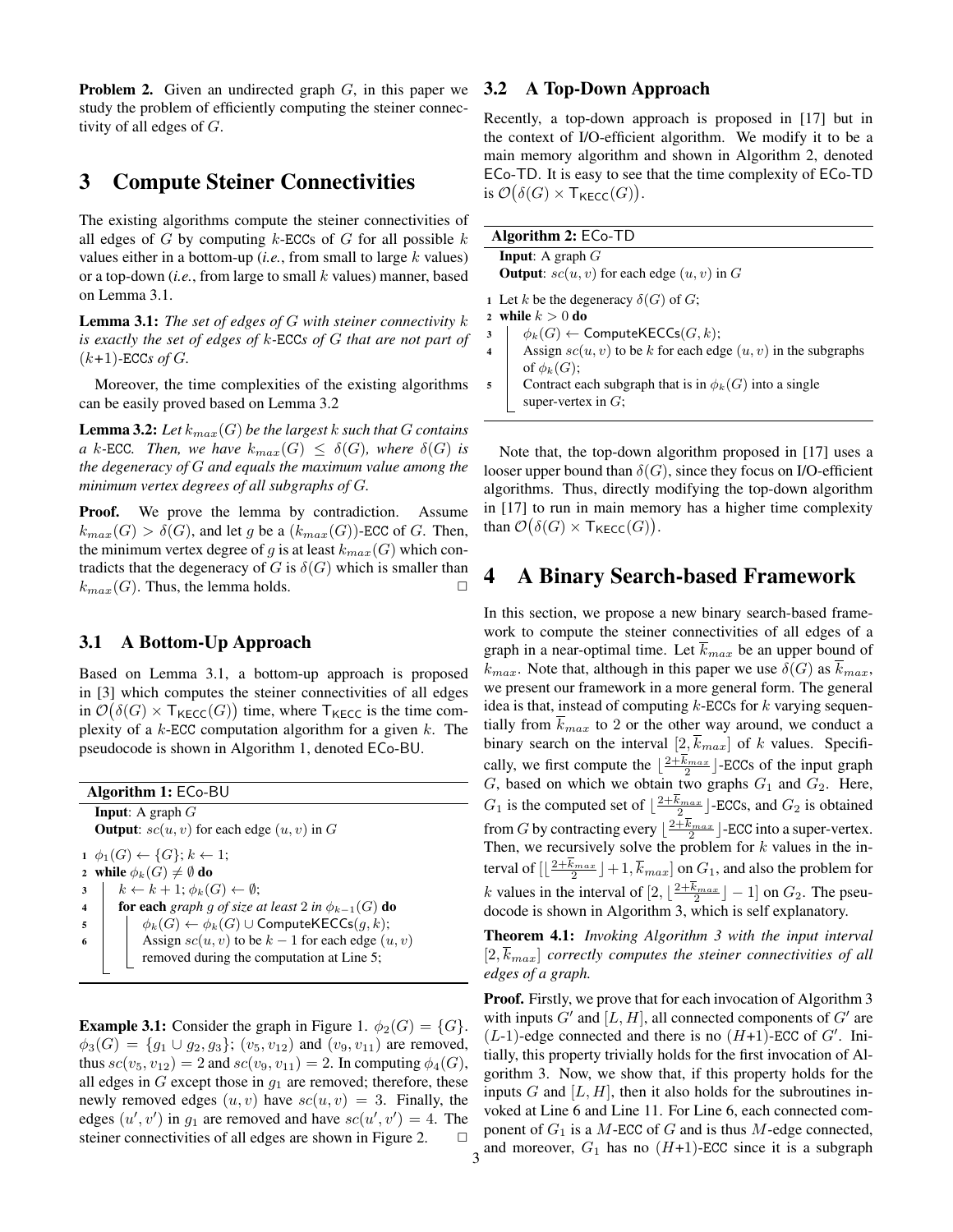#### Algorithm 3: ECo-BS

**Input:** A graph  $G$ , and an interval  $[L, H]$  of steiner connectivity values with  $L \leq H$ **Output**:  $\mathfrak{so}(u, v)$  for each edge  $(u, v)$  in G  $1 M \leftarrow \lfloor \frac{L+H}{2} \rfloor;$  $2 G_1 \leftarrow$  ComputeKECCs $(G, M);$  /\* Compute k-ECCs of G for a given  $k = M \star$ ; 3 if  $M = H$  then 4 | Assign  $sc(u, v)$  to be H for each edge  $(u, v)$  in  $G_1$ ; <sup>5</sup> else 6 | ECo-BS $(G_1, [M+1, H])$ ; 7 if  $M = L$  then Assign  $sc(u, v)$  to be  $(L - 1)$  for each edge  $(u, v)$  removed during the computation at Line 2; <sup>9</sup> else 10  $\Big|$   $G_2 \leftarrow$  the graph obtained from G by contracting each subgraph that is a connected component of  $G_1$  into a super-vertex;

11 | ECo-BS( $G_2$ ,  $[L, M-1]$ );

of  $G$ ; thus, the property holds when going into the subroutine at Line 6. For Line 11, every connected component of  $G_2$ is  $(L-1)$ -edge connected since it is obtained from a connected component of  $G$  by contracting each  $M$ -ECC into a super-vertex where  $M > L$ . Also, there is no M-ECC in  $G_2$  since every M-ECC is contracted into a super-vertex. Hence, the property holds when going into the subroutine at Line 11.

Now, we prove the theorem by inducting on the length of the interval [L, H]; that is,  $len = H - L + 1$ . For the base case that  $len = 1$  (i.e.,  $L = H$ ), we have  $M = L = H$ . We assign  $sc(u, v)$  to be M for each edge  $(u, v)$  in the M-ECCs of G, and assign  $sc(u, v)$  to be  $M - 1$  for each edge removed during computing the  $M$ -ECCs of  $G$ . Hence, the algorithm is correct, since every connected component of  $G$  is  $(L-1)$ -edge connected and there is no  $(H+1)$ -ECC in G. Now, assume that the algorithm is correct for  $H - L + 1 \leq r$  with  $r \geq 1$ , we prove that the algorithm is also correct for  $H - L + 1 = r + 1$ . Let  $M = \lfloor \frac{L+H}{2} \rfloor$ , we have  $L \leq M < H$ . After computing the  $M$ -ECCs of  $G$ , we partition the set of edges of  $G$  into two sets: the set of edges in the  $M$ -ECCs of  $G$  and the set of edges not in the  $M$ -ECCs of  $G$ , which correspond to the set of edges in  $G_1$ and the set of edges in  $G_2$ , respectively. It is easy to verify that for each edge  $(u, v)$  in  $G, (u, v)$  is in  $G_1$  and  $sc(u, v)$  equals the steiner-connectivity of  $(u, v)$  in  $G_1$  if  $sc(u, v) \geq M$ , and  $(u, v)$ is in  $G_2$  and  $sc(u, v)$  equals the steiner-connectivity of  $(u, v)$ in  $G_2$  if  $\mathfrak{so}(u, v) < M$ ; these two cases are correctly computed at Line 6 and Line 11, respectively. Thus, the theorem holds.  $\Box$ 

Theorem 4.2: *The time complexity of Algorithm 3 with the in*put interval  $[2,\overline{k}_{max}]$  is  $\mathcal{O}((\log \overline{k}_{max}) \times \mathsf{T}_{\mathsf{KECC}}(G)).$ 

**Proof.** We prove the theorem by inducting on the length of the interval  $[L, H]$  in the input of Algorithm 3. Obviously, when  $L = H$ , the time complexity of Algorithm 3 is  $\mathcal{O}(\mathsf{T}_{\mathsf{KECC}}(G)) = \mathcal{O}((\log(H - L + 2)) \times \mathsf{T}_{\mathsf{KECC}}(G));$  thus, the theorem holds when  $L = H$ . Now, we assume the theorem

holds for all intervals of length *len* (i.e.,  $H - L + 1 = len$ ), we prove that it also holds for intervals of length  $len + 1$ . Given an arbitrary interval [L, H] with  $H - L = len$ , Line 2 takes time  $\mathcal{O}(\mathsf{T}_{\mathsf{KECC}}(G))$ , and from the induction we have that the recursion of Lines 3–6 takes time  $\mathcal{O}((\log(H - M +$ 1)  $\times$  T<sub>KECC</sub>(G<sub>2</sub>)) and the recursion of Lines 7–11 takes time  $\mathcal{O}((\log(M - L + 1)) \times \mathsf{T}_{\mathsf{KECC}}(G_1)).$  Without loss of generality, we assume that  $H - M = M - L$ . Then, the total time complexity of Algorithm 3 is  $\mathcal{O}(\mathsf{T}_{\mathsf{KECC}}(G) + (\log(H (M + 1)) \times (\mathsf{Tr}_{\mathsf{RECC}}(G_1) + \mathsf{Tr}_{\mathsf{RECC}}(G_2))) = \mathcal{O}((\log(H - M +$  $(1) + 1) \times \mathsf{T}_{\mathsf{KECC}}(G) = \mathcal{O}((\log(H - L + 2)) \times \mathsf{T}_{\mathsf{KECC}}(G)),$ where the first equality holds since  $E(G_1) \cup E(G_2) = E$  and  $E(G_1) \cap E(G_2) = \emptyset$ , and we assume that  $\mathsf{T}_{\mathsf{KECC}}(G)$  is linear or super-linear to  $E(G)$ ; here  $E(G)$  denotes the set of edges of G. Thus, the time complexity of Algorithm 3 with input interval  $[2, \overline{k}_{max}]$  is  $\mathcal{O}((\log \overline{k}_{max}) \times \mathsf{T}_{\mathsf{KECC}}(G)),$  and the theorem  $\Box$  holds.  $\Box$ 



Figure 3: Running example of Algorithm 3

**Example 4.1:** Consider the graph  $G$  in Figure 1 which is also shown in the top part of Figure 3. Assume  $\overline{k}_{max}$  is computed as 4. Then, we compute the steiner connectivities for all edges of G by invoking Algorithm 3 with input G and  $[L, H] = [2, 4]$ . That is, we compute the  $\lfloor \frac{2+4}{2} \rfloor$ -ECCs of G, and obtain the subgraph induced by  $S_1 = \{v_1, v_2, \ldots, v_9\}$  and the subgraph induced by  $S_2 = \{v_{10}, \ldots, v_{13}\}$ . As  $L < k = 3 < H$ , we will continue the computation for the graph  $G_1$  and  $G_2$  with intervals  $[2, 2]$  and  $[4, 4]$ , respectively.

The graph  $G_1$  consists of the two 3-ECCs of  $G$ , and is shown in the lower right part of Figure 3. We compute the 4-ECCs of  $G_1$ , and obtain the subgraph induced by vertices  $\{v_1, v_2, \ldots, v_5\}$ . Thus, all edges among vertices  $\{v_1, v_2, \ldots, v_5\}$  have steiner connectivities 4, and other edges have steiner connectivities 3. The graph  $G_2$  is obtained by contracting each of  $S_1$  and  $S_2$  into a super-vertex, and is shown in the lower left part of Figure 3; in  $G_2$ , there are two parallel 4 edges between  $s_1$  and  $s_2$ , corresponding to edges  $(v_9, v_{11})$  and